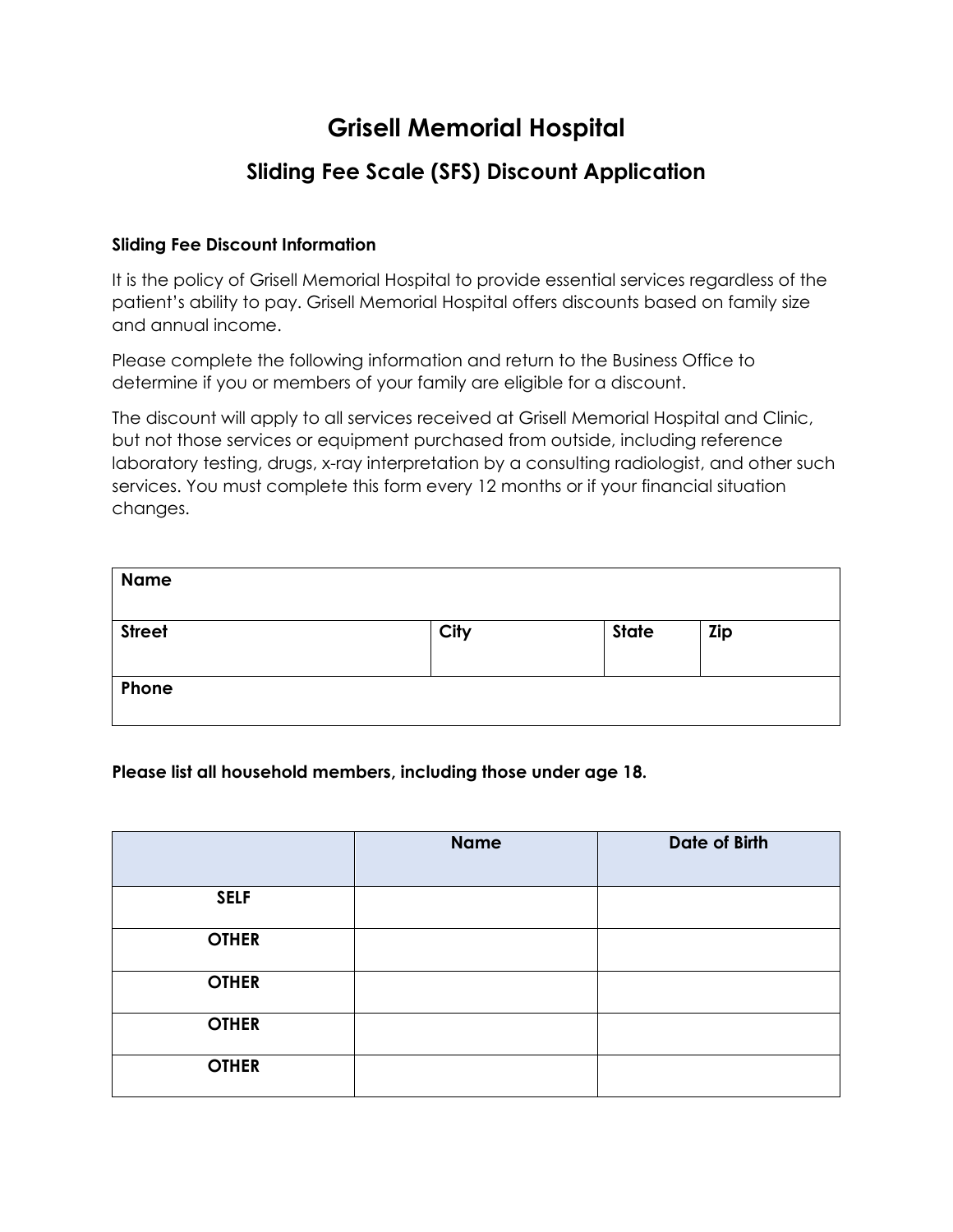| Source                                                                                                                                                                                            | <b>Self</b> | Other | <b>Total</b> |
|---------------------------------------------------------------------------------------------------------------------------------------------------------------------------------------------------|-------------|-------|--------------|
| Gross wages, salaries, tips, etc.                                                                                                                                                                 |             |       |              |
| Income from business and self-<br>employment                                                                                                                                                      |             |       |              |
| Unemployment compensation;<br>workers' compensation; Social<br><b>Security; Supplemental Security</b><br>Income; Veterans' payments, survivor<br>benefits; pension or retirement<br>income        |             |       |              |
| Interest; dividends; royalties; income<br>from rental properties, estates, and<br>trusts; alimony; child support;<br>assistance from outside the<br>household; and other miscellaneous<br>sources |             |       |              |
| <b>Total Income</b>                                                                                                                                                                               |             |       |              |

I certify that the family size and income information shown above is correct.

| <b>Name (Print)</b> |             |
|---------------------|-------------|
| Signature           | <b>Date</b> |

### **Office Use Only**

| <b>Patient Name:</b>      |  |
|---------------------------|--|
| <b>Approved Discount:</b> |  |
| <b>Approved By:</b>       |  |
| <b>Date Approved:</b>     |  |